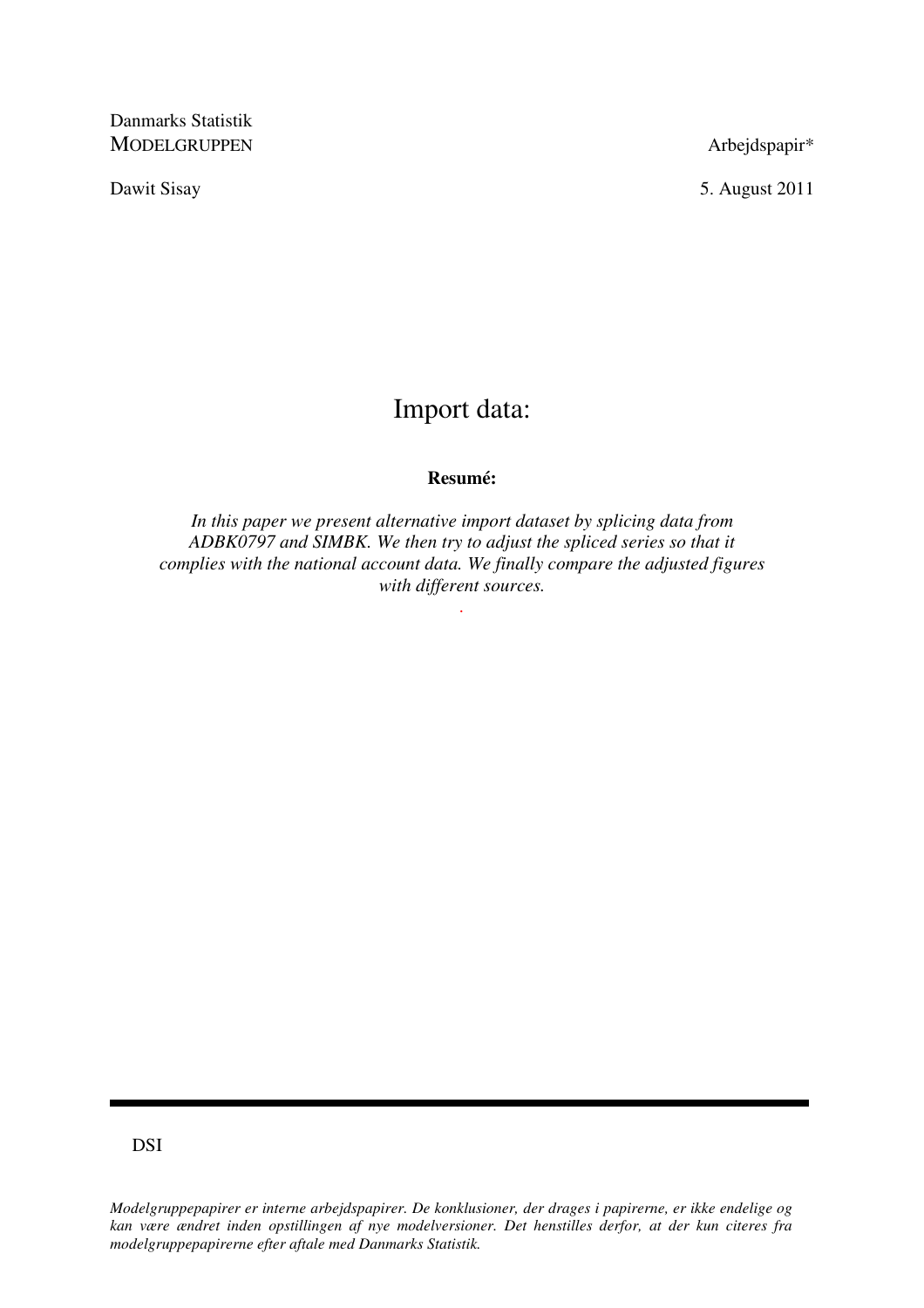### 1. Introduction

Due to data problems, the import relations in DEC09 have not been estimated. The data in ESTBK.BNK have been considered unusable due to unexplainable break observed in 1989. Figure 1 shows the break in the price for industrial imports. This can, for example, happen in the process of extending backward the chain indexed series that are available only after 1990.

#### **Figure 1. Price of industrial imports**



The objective in this paper is to construct an alternative dataset by splicing data from an old ADAM bank ADBK0797.BNK and SIMBK.BNK. We will first explain how we construct the dataset, which we call DSIBK.BNK. We then make comparisons with the national account figures. The ultimate objective is to produce data that complies with the national account figures and exhibit no such breaks. This will require making proportional adjustments to the spliced data.

## 2. Constructing the data

#### a. DSIBK.BNK

The bank DSIBK contains data in both fixed and chain prices from 1960 to 2010. First, imports in current price at the detailed level are taken from SIMBK.BNK for the whole sample period (1960-2010). Second, we splice prices at the detailed level from ADBK0797 in fixed prices (for 1960-1990) and SIMBK.BNK in fixed and chain prices (for 1990-2010), i.e we have data for

```
m
i i p<sub>m</sub> i i m
i p<sub>m</sub>
 where, i = 0, 1, 2, 3k, 3r, 3q, 7b, 7y, 5, 6m, 6q, 7q, 8 ;
```
From these variables we create fixed and chain index quantity of imports, *fm*  $\lt$ *i* and *f m*  $\lt$ *i* and imports in previous year price, *Dm* $\lt$ *i* and *D\_m* $\lt$ *i* and *D\_m* $\lt$ *i* and *D*<sub>*m*</sub> $\lt$ *i* and *D*<sub>*m* $\lt$ *i*</sub> and *D*<sub>*m* $\lt$ *i*</sub> and *D*<sub>*m* $\lt$ *i*</sub> and *D*<sub>*m* $\lt$ *i*</sub> and *D* Finally, data for  $f_m \leq j$ ,  $p_m \leq j$ ,  $fm \leq j$  and  $pm \leq j$ , where  $j = 0, 59, v$ , can be created*.*

#### b. NA.BNK

This bank contains national account data for total imports, *m*, services, m*s*, and tourism, m*t*, in current prices; and imports in previous year prices are available only for total imports, D\_*m,* and tourism D\_*mt.* To construct *D\_ms,* we used price for services from the Danish Input-Output Matrix. From which imports of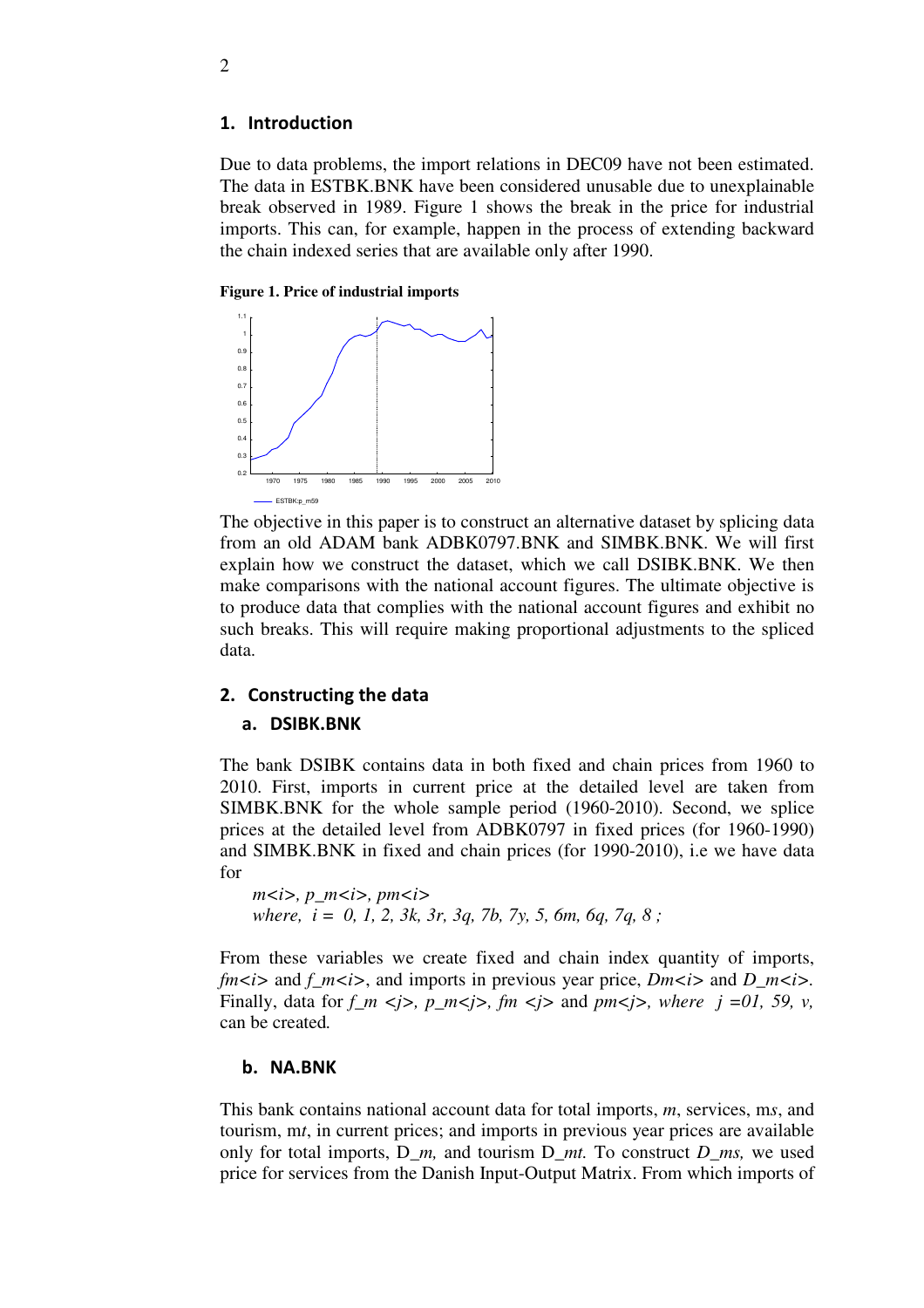goods, D\_*mv*, in previous year prices can be constructed. This can be used to create *p\_ms, p\_mt, p\_mv,* and *p\_m.* Fixed index prices are also available in this bank. Finally, prices for the group 01 and 59 can also be extracted from Input-Output table<sup>1</sup>, see section 5 below.

#### 3. Imports of services, tourism and goods

DSIBK contains data for only commodity imports. This means a choice for tourism and service import prices has to be made first since this determines prices for imports of goods. Tourism import price is consistent with NA figure, and the fixed and chain price indices are roughly identical. Figure 2a shows two alternative service import prices. The swing in *p\_ms* in the mid 1980s is higher for data from SIMBK. The period corresponds to the Dollar fall. The data in SIMBK has been plainly spliced from ADBK0797. Using this data is not recommended because there has been a major revision of service imports in 2005, see figure 2b. Besides, the effect on *p\_mv* from using the two *p\_ms* is negligible, see figure 2c. In the following we continue with NA data for *p\_ms*.



#### 4. Adjusting data in DSIBK

<u>.</u>

Figure 3a shows that the spliced data in DSIBK in chain prices is different from the NA figure. In contrast figure 3b shows when data is spliced in fixed prices, it is not significantly different from the NA data in fixed prices. This suggests that chain indexing could be responsible to the observed differences.

 $1$  We are grateful to Tim Folke of National Account for supplying us import data from the Danish IO tables.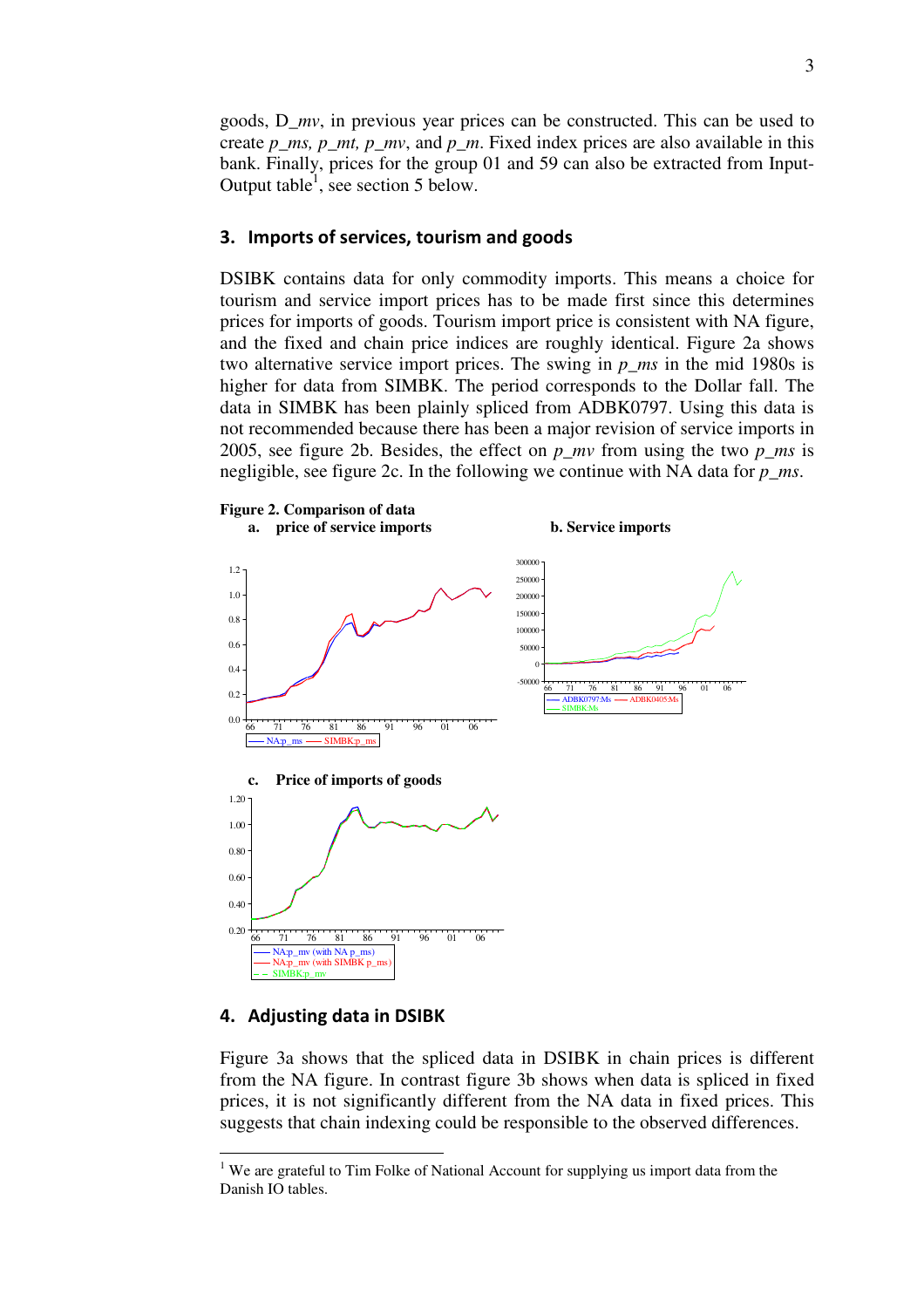The question is how to distribute the deviation in price of imports of goods into price of imports at the detailed level so that they add up to the national account figure. We proceed as follow. Recall that data in fixed and chain price are available at the detailed level in SIMBK.BNK for 1990-2010. Accordingly, we base our adjustment on these data. Those with significantly different fixed and chain index price are chosen for proportional adjustment. These import groups are *0, 2, 5, 7q,* and *8*, see figure 1 in the appendix. The groups *1, 3k, 3q, 3r, 6m, 6q, 7b* and *7y* are left unchanged.

#### **Figure 3. Price of imports of goods, NA.BNK Vs. DSIBK.BNK a. In chain price b. In fixed price**



The next step is to calculate the adjustment factor

$$
k - factor = \frac{NA:DMV - \sum_{i}DSIBK: Dm < i>}{DSIBK:DMV - \sum_{i}DSIBK: Dm < i>}
$$
 (1)

Where, i =*1, 3k, 3q, 3r, 6m, 6q, 7b*, *7y* are the groups we do not adjust*;*  Dm $\langle i \rangle$  is import in previous year prices for import group  $\langle i \rangle$ . Figure 4 shows the k-factor.





We then multiply  $Dm\lt j$ , where  $j = 0, 2, 5, 7q, 8$ , by the k-factor (1). This process ensures *p\_mv* and *f\_mv* in DSIBK comply with the national account counterparts. Figure 5 shows the original spliced and adjusted chain indexed prices for import groups  $i = 0, 2, 5, 7q, 8$ , *adjusted variables have a prefix 'c'*.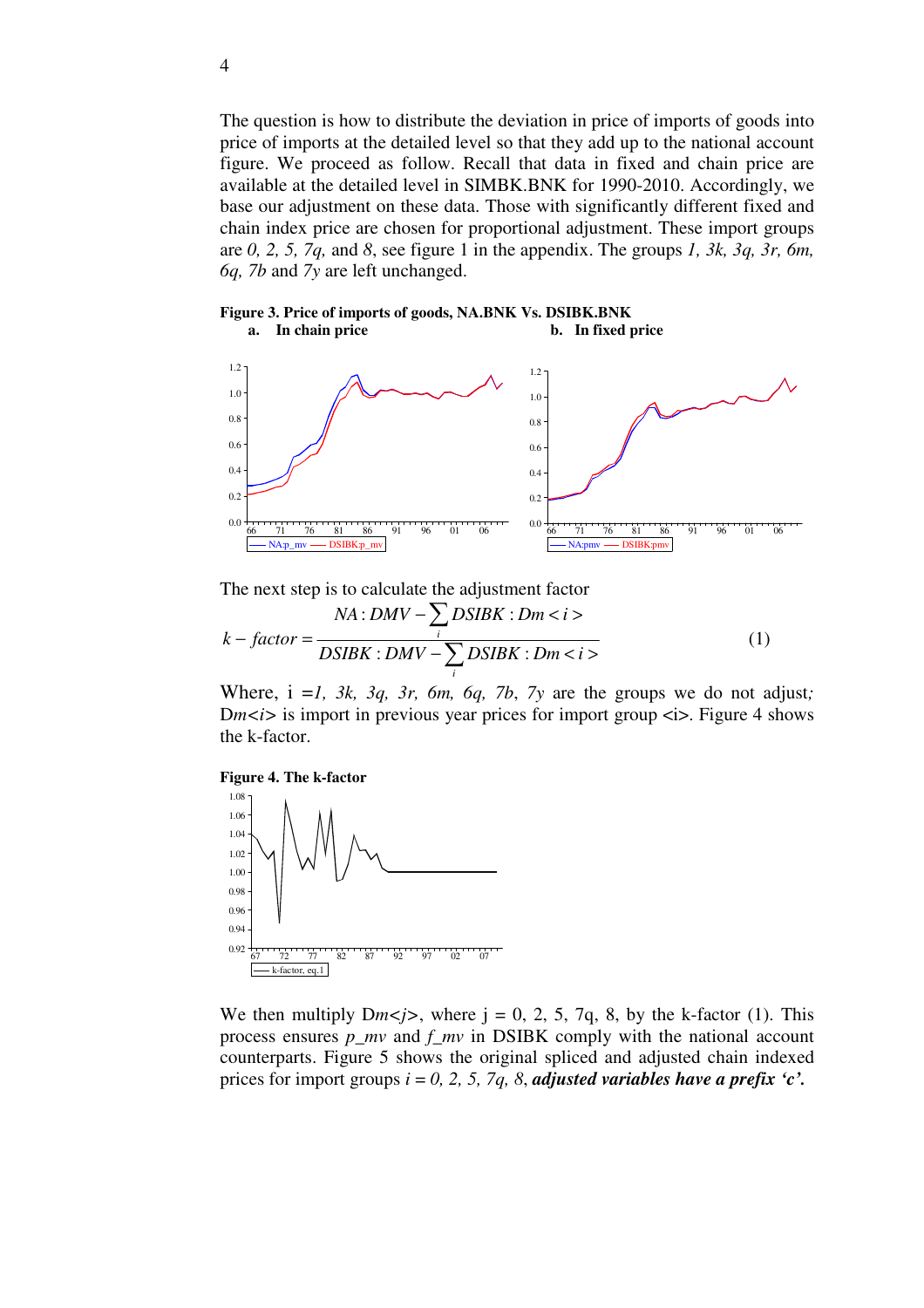

**Figure 5. Proportionally adjusted prices of imports** 

The fact that the adjustment is concentrated on five import groups, in part, explains the relatively significant difference between the adjusted and unadjusted series.

#### 5. Comparing DSIBK with different sources

We can finally compare the spliced and adjusted data in DSIBK with two alternative sources: data from the input-output table and data based on unit value indices.

Data for p\_m01 suggests that the group 01 is better left unadjusted. In contrast to data from DSIBK, the IO data for p\_m59 exhibits a significant swing in the mid-1980s, which is a reflection of the smaller swing in service prices, see above. Whereas choosing between the adjusted and unadjusted *p\_m59* and *p\_mv* based on the unit value index is not straightforward. The data at the detailed level suggests that the spliced series should not be adjusted, see figure 2 in the appendix.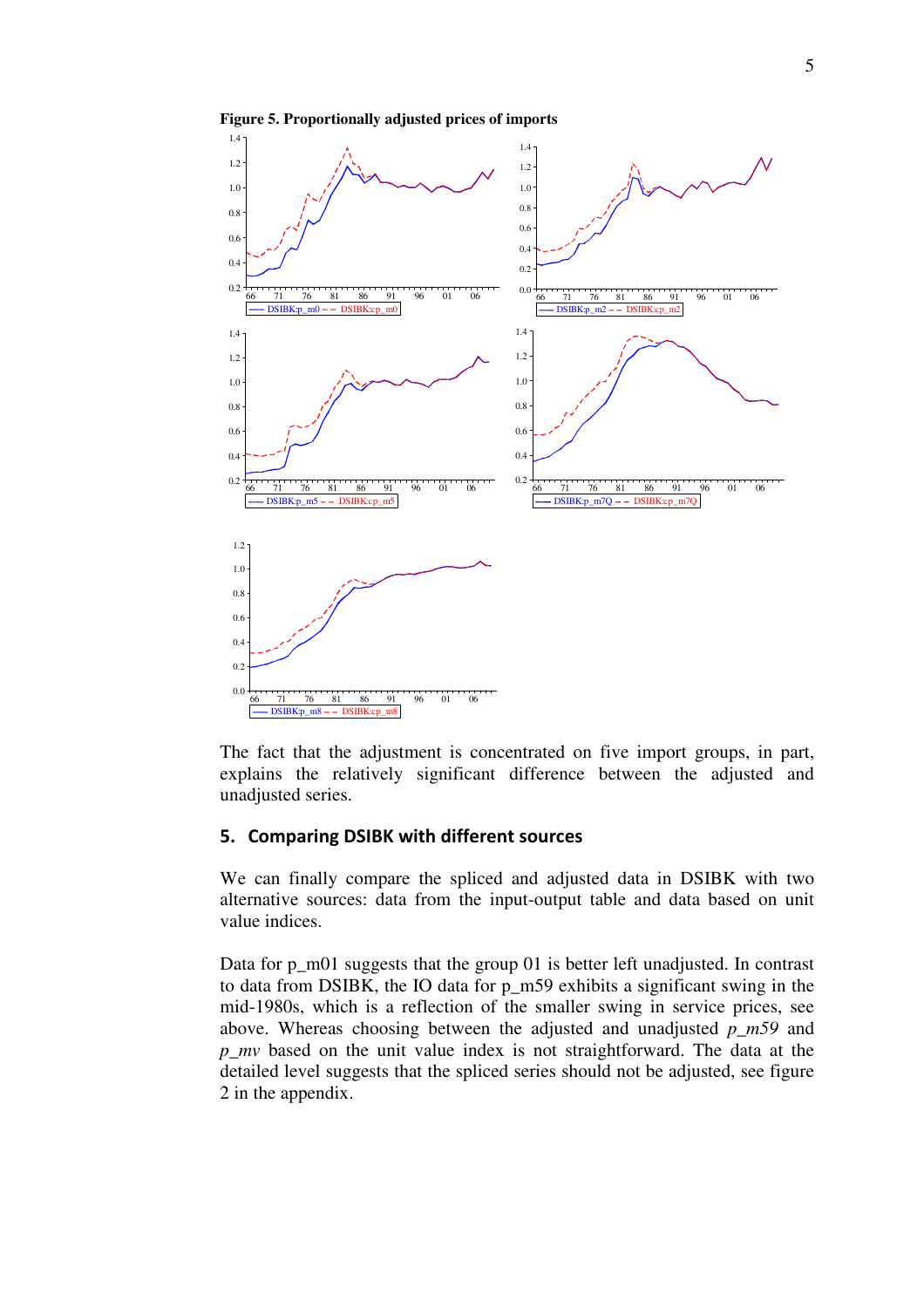**Figure 6. Import prices, p\_m01 and p\_m59** 



#### 6. Summary

The proportional adjustment we chose in this paper is one of the different options one can have. For example, one can choose to proportionally adjust all import groups or one import group such as, *m7q*, whose fixed and chain index prices are significantly different. It is also possible to leave the import series unchanged and instead create additional variable as a residual component, and we suggest this might be a better alternative.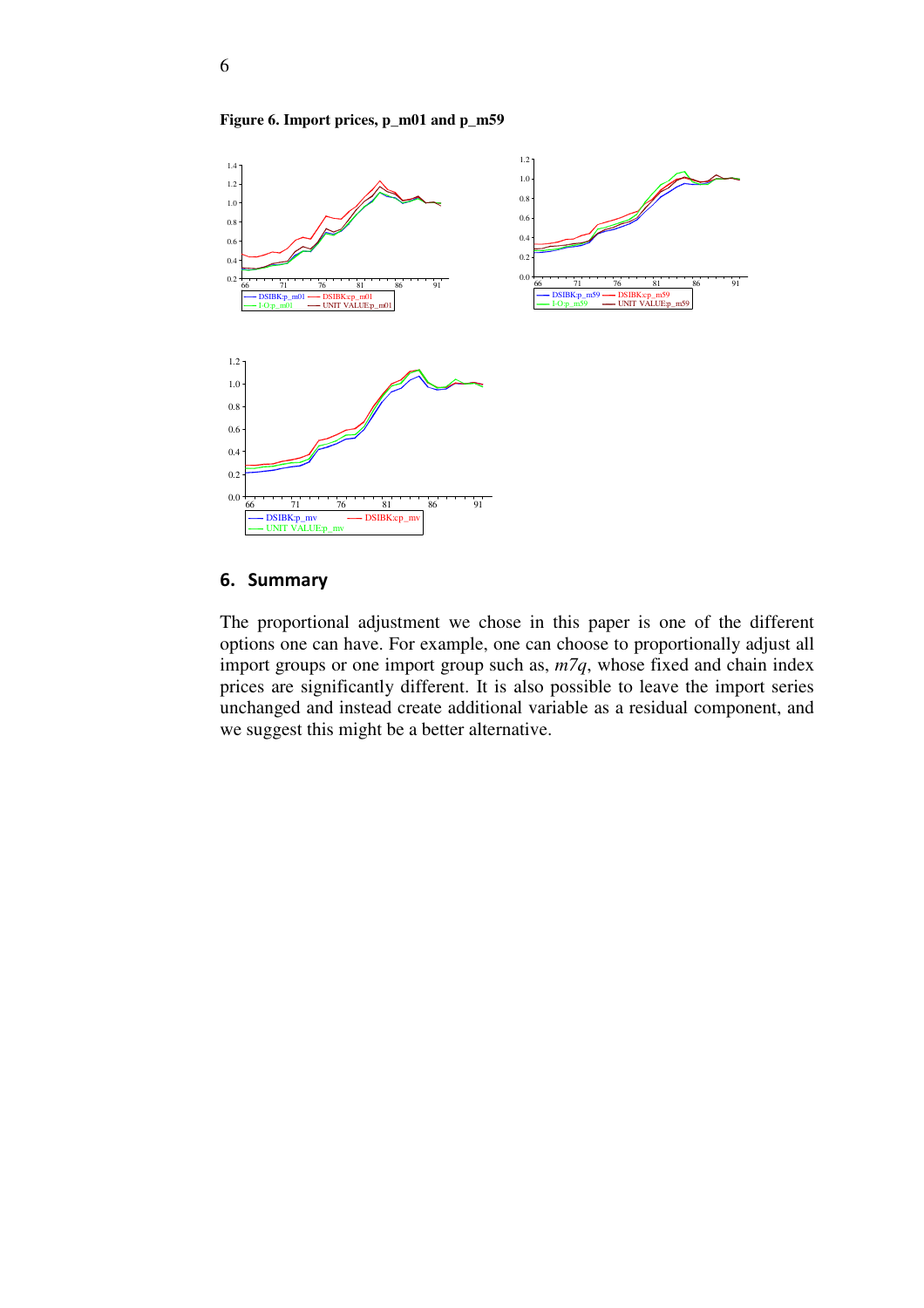# **Appendix**



# **Figure 1. Fixed and chain index price, SIMBK.BNK**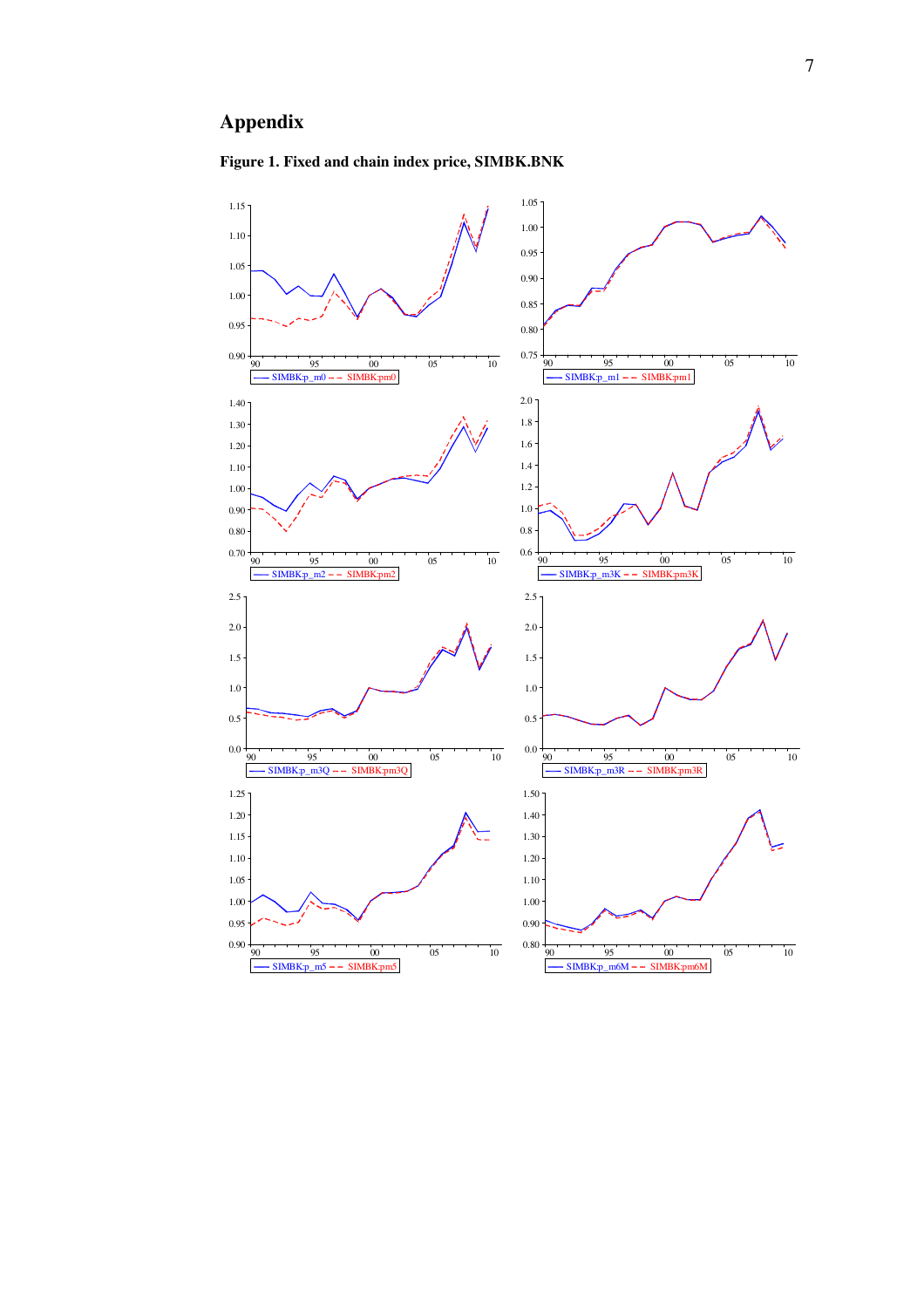